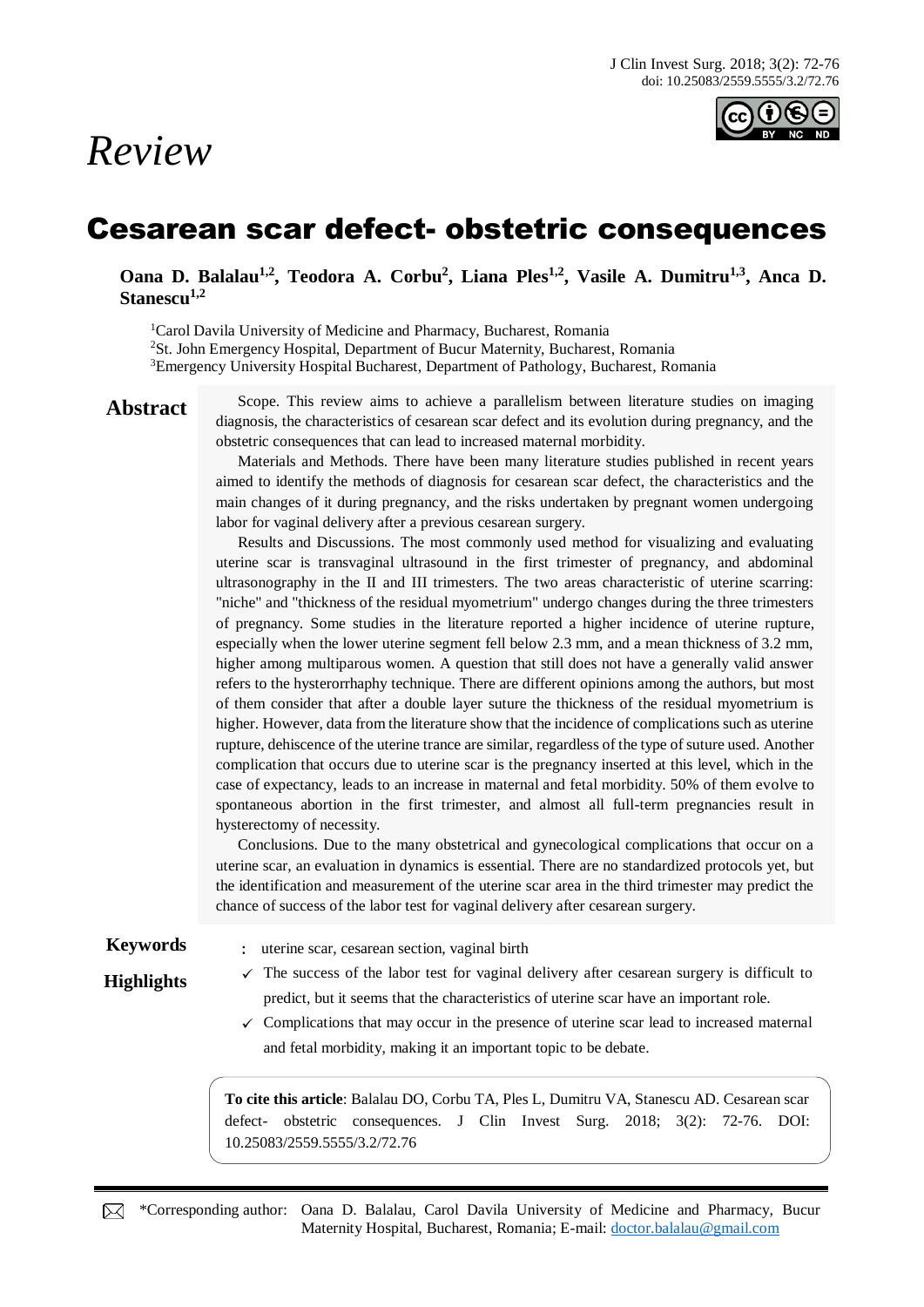#### **Introduction**

Uterine scar is one of the main determinants of the prognosis for a pregnancy following previous caesarean section delivery. Interest in evaluating the uterine scar has grown in recent years, as evidenced by the multitude of international studies published in the literature, regarding the evolution of the uterine scar, the healing process, as well as the consequences for both nonpregnant and pregnant women. The rate of cesarean operation is steadily increasing (reaching 30% in the US and 25% in Europe), and the number of pregnant women with a history of caesarean section also (1, 2), therefore the need to highlight the methods of predicting birth success naturally, following previous cesarean delivery. Imagistic evaluation of uterine scar is currently enjoying a wide range of techniques to identify, locate and measure the three dimensions of the defect at this level as well as the thickness of the residual myometrium, that can be done in dynamic, consecutively, in order to track the evolution of scars.

This paper aims to achieve a parallelism between literature studies on imaging diagnosis, the characteristics of uterine scar and its evolution during pregnancy, and the obstetric consequences that can lead to increased maternal morbidity.

There has been a review of literature published between 2009-2017 on the international PubMed platform, which aimed at identifying the methods of diagnosis of cesarean post-cesarean scar, and the main changes in its characteristics during pregnancy, as well as the risks taken by the pregnant woman during a labor test for vaginal delivery after cesarean surgery. Gynecologic pathologies associated with post-caesarean scar have also been identified, but are not the subject of the current review.

#### **Discussions**

The first visualization of a post-cesarean scar was performed using hysterosalpingography in 1961. The ultrasound techniques followed, initially transabdominal in 1982, then transvaginal 1990 (3). At present, uterine scar and defects at this level can be evaluated by hysteroscopy, sonohysterography with contrast substance, gel-instilled sonohysterography, 3D transvaginal ultrasonography, even MRI.

There are no standardized criteria for choosing the time and technique evaluation of uterine scar after cesarean surgery. Most authors report the use of transabdominal or transvaginal ultrasound in the third higher thickness among multiparous women (7).

trimester of pregnancy to measure and characterize the scar area at the level of the lower uterine segment, with three layers being highlighted by: amniotic membrane, myometrium and bladder wall (4, 5).

The imaging of uterine scar reveals two characteristic areas: the hypoechogenic area, called by some authors "niche" or "defect", and the scar area of the myometrium, called the "residual myometrium thickness" (distance from the endometrial defect to the uterine serosa). In most specialized studies, the characteristics of the hypoechogenic area are similar. Three measurements are made in the sagittal section of the uterus (the width of the niche, the depth of the niche and the thickness of the residual myometrium) and a cross-sectional measurement (length) (2, 4, 5). Recent studies aim to highlight the changes in the dynamics that occur in the uterine scar, from 6 months after cesarean surgery, in the first, second and to the third trimester of pregnancy respectively.

Osser et al. proposed a classification of the size of uterine scar by calculating the percentage of the thickness of the residual myometrium from the thickness of the adjacent myometrium, and the increasing of this percentage along with the increased number of cesarean operations (6).

The importance of assessing the appearance and size of uterine scarring and its areas is due to the large number of complications that may occur in the pregnant woman with cesarean birth history: uterine rupture, dehiscence of the hysterorrhaphy, the pregnancy implantation in the uterine scar, placental anomalies (placenta previa and accreta/ percreta).

The quarterly assessment of uterine scar in pregnancy revealed an average increase of 1.8 mm in width per quarter, a decrease in depth and length averaging from 1.8 mm to 1.9 mm per quarter respectively, and a decrease in the thickness of the residual myometrium approximately 1.1 mm per quarter.

Naji et al. shows two cases of uterine rupture at which the thickness of the residual myometrium was measured and observed a decrease of 2.7 mm and 2.5 mm respectively in the second trimester versus the first trimester (2). Other studies in the literature reported a higher incidence of rupture uterine, when the lower uterine segment thickness fell below 2.3 mm. A study of 62 pregnant women in the third trimester showed an average thickness of the 3.2 mm lower segment, with a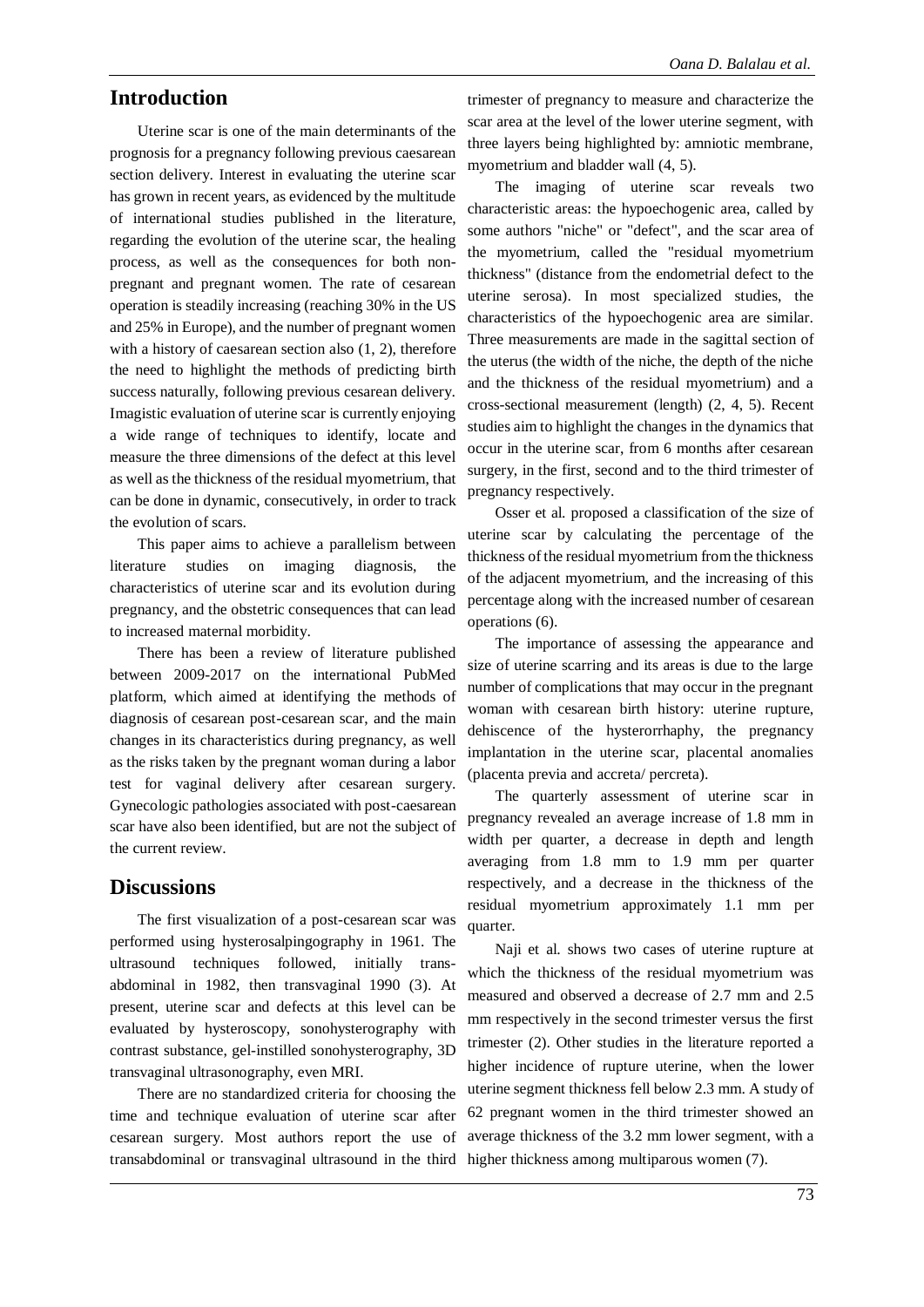Jastrow et al., by ultrasound measuring of uterine scar in the third trimester of pregnancy, has set a value of 1.4-2 mm in thickness in predicting complications like uterine rupture (8). Bujold et al., on a study of 263 gestation, regarding the rate of uterine rupture according to the thickness of the anterior uterine wall and the inferior segment (measured by transvaginal ultrasound), revealed an increase by more than 10% when the lower segment measured was below 2,5 mm (9).

The success of the labor test for vaginal birth after cesarean surgery is a recent subject, many authors trying to create protocols on predicting success in relation to the features of uterine scar. The failure of the labor test is associated with increased maternal and fetal morbidity. To date, however, there is no obvious evidence to associate the imaging aspect of postcesarean uterine scar and its function. Naji et al. conducted in 2013 a study on 121 pregnant women, which aimed to predict the success of the labor trial using the characteristics of uterine scar, assessed by transvaginal ultrasonography. The labor test was successful in 61% of cases, with the immediate result of giving birth by vaginal delivery. They concluded that the decrease in the thickness of the remaining myometrium seems to predict the success and not the hypoechogene area ("niche"), and the smaller it is in the second quarter versus the first quarter, the lower are the chances of success. The mean between the two quarters was lower in pregnant women that gave birth spontaneously (0.8 mm vs. 2.8 mm). The same authors have made a mathematical computation formula for estimating the chances of vaginal delivery after cesarean surgery (10).

Another study, conducted in 2015 on a group of 142 pregnant women with a previous cesarean section, that followed the labor trial, showed a 67.6% success rate on vaginal birth. The thickness of uterine scar, measured in the second trimester (between 24-28 weeks of gestation), was lower in cases that resulted in cesarean delivery (11). Rozenberg et al. also found that the thickness of the lower uterine segment was lower in pregnant women who gave birth via elective cesarean, compared to those in whom labor tests were successful (3.8 mm vs. 4.5 mm) (12).

An important element that has been the subject of studies in the literature over the past years is represented by the hysterorrhaphy technique in the cesarean surgery and the impact on postoperative uterine scar formation. Some authors consider, in relation to the risk of uterine rupture, that the suture in the monolayer interrupted increased maternal morbidity, as most pregnancies

suture poses a higher risk than the uninterrupted monolayer suture, which in turn presents an increased risk than double-layer hysterorrhaphy (13).

pregnant women, aged between 35-38 weeks of women (68 of them had mono-layer and 81 had double-A study conducted in the year 2013 on 149 pregnant layer hysterorrhaphy) showed a larger average of the length of the "niche" in the monolayer suture group, but no difference in depth and width of the defect. The thickness of the myometrium in double-suture cases was significantly higher (by 1.2 mm) (14). By comparison, Di Spiezio et al. in 2017, performing a meta-analysis of 9 randomized control studies on 3969 cases, regarding the hysterorrhaphy, showed the same incidence of defects at uterine scar level, dehiscence, and uterine rupture, regardless of the uterine suture technique used. The thickness of the remaining myometrium was also higher in double-suture cases (1).

> One cause of the reduced size of the residual myometrium in the case of the monolayer interrupted suture can be represented by the poor vascularization obtained by excessive tissue trapping and consequently insufficient healing (14).

> Uterine rupture is a complication with maternal and fetal morbidity increased with an incidence up to 0.45% for patients with a previous cesarean section. However, the rarity of such complications makes it difficult to establish a standardized technique for hysterorrhaphy, and further studies on a much larger number being needed for this purpose (1).

> Another consequence, with possible complications leading to increased maternal morbidity, is represented by the pregnancy inserted in the uterine scar postcesarean surgery. The incidence is small, between 1: 1800-1: 2200 pregnancies (15). Diagnosis can be established by transvaginal ultrasound revealing an empty uterine cavity, closed cervical canal, gestational sac (triangular form below 8 weeks of gestation) with the vitelline vesicle and the embryo present, and the trophoblast at the scar level, the myometrium with the 1-3 mm thickness between the gestational sac and urinary bladder, and an increased vascular area in the uterine scar in the presence of a positive pregnancy test.

> According to some authors, about 50% of the pregnancies implanted at the uterine scar level will evolve to spontaneous abortion during the first trimester of pregnancy (16). In the literature it was reported that the management in these cases differs. There is a medical one, a surgical treatment, but also expectant management. The latter has been shown to led to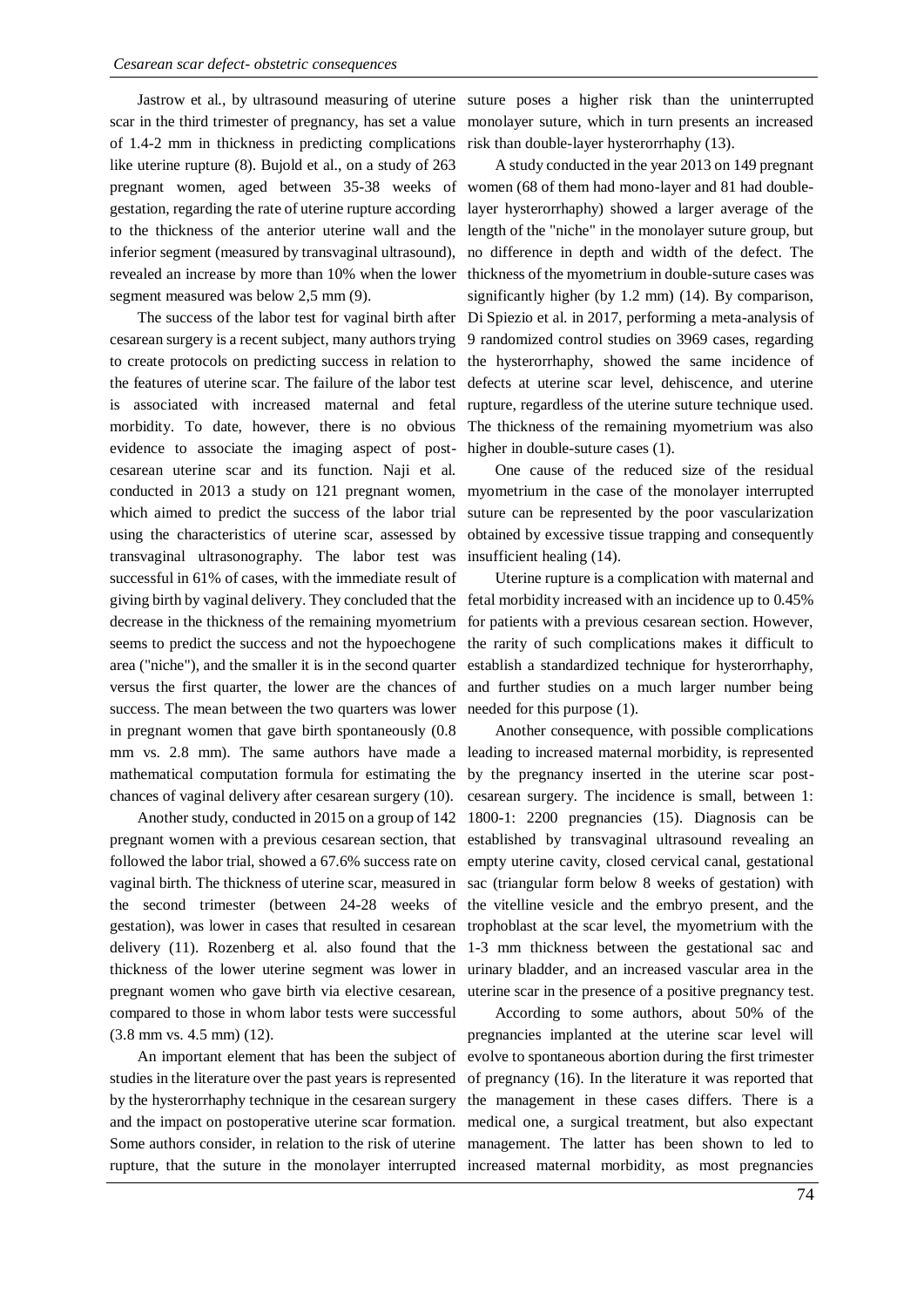evolving until the second trimester will evolve with 3. placental complications like placenta accreta, percreta, etc. If pregnancies evolve up to near-term and end with the birth of living newborns, maternal complications such as bleeding, shock, uterine rupture ultimately lead to hysterectomy of necessity in almost all the cases (17). In a study conducted by Ballas et al., on 10 cases of pregnancy implanted at the uterine scar level, all pregnancies led to the birth of a living newborn, but they all needed a hysterectomy of necessity (18). Another similar study revealed in all cases placenta percreta from the histopathological examination performed on the hysterectomy sample (17).

### **Conclusions**

As the incidence of caesarean birth has increased in recent years, interest in assessing the quality of uterine scar has also increased. The success of the labor test for vaginal delivery after cesarean surgery is difficult to predict, but it seems that the characteristics of uterine scar have an important role. New studies on a large group of patients, uniformity of criteria for the definition of uterine scar defects, hysterorrhaphy techniques are needed in order to standardize the relationship between uterine scar and birth prognosis in pregnant women with scar tissue after cesarean surgery. Complications that may occur in the presence of uterine scar lead to increased maternal and fetal morbidity, making it an important topic to be debate.

#### **Conflict of interest disclosure**

There are no known conflicts of interest in the publication of this article, and there was no financial support that could have influenced the outcomes. The manuscript was read and approved by all authors.

### **References**

- 1. Di Spiezio Sardo A, Saccone G, McCurdy R, 10. Naji O, Wynants L, Smith A, et al. Predicting Bujold E, Bifulco G, Berghella V. Risk of Cesarean scar defect following single- vs double-layer uterine closure: systematic review and meta-analysis of randomized controlled trials. *Ultrasound Obstet Gynecol*. 2017; 50(5): 578-83. PMID: 28070914, DOI: 10.1002/uog.17401
- 2. Naji O, Daemen A, Smith A, et al. Changes in Cesarean section scar dimensions during pregnancy: a prospective longitudinal study. *Ultrasound Obstet Gynecol*. 2013; 41(5): 556-62. PMID: 23108803, DOI: 10.1002/uog.12334
- 3. Naji O, Daemen A, Smith A, et al. Visibility and measurement of Cesarean section scars in pregnancy: a reproducibility study. *Ultrasound Obstet Gynecol*. 2012; 40(5): 549-56. PMID: 22323065, DOI: 10.1002/uog.11132
- 4. Au H-K, Liu C-F, Tzeng C-R, Chien L-W. Association between ultrasonographic parameters of Cesarean scar defect and outcome of early termination of pregnancy. *Ultrasound Obstet Gynecol*. 2016; 47(4): 506-10. PMID: 25865778, DOI: 10.1002/uog.14877
- 5. Naji O, Abdallah Y, Bij De Vaate AJ, et al. Standardized approach for imaging and measuring Cesarean section scars using ultrasonography. *Ultrasound Obstet Gynecol*. 2012; 39(3): 252-59. PMID: 21858885, DOI: 10.1002/uog.10077
- 6. Vikhareva Osser O, Jokubkiene L, Valentin L. High prevalence of defects in Cesarean section scars at transvaginal ultrasound examination. *Ultrasound Obstet Gynecol*. 2009; 34(1): 90-7. PMID: 19499514, DOI: 10.1002/uog.6395
- 7. Nassie D, Aviram A, Efrat Z, Meizner I, Wiznitzer A, Bardin R. P04.10: Intrapartum measurement of the lower uterine segment thickness (LUST): defining the normal. *Ultrasound Obstet Gynecol*. 2017; 50: 165-165. DOI: 10.1002/uog.18034
- 8. Jastrow N, Chaillet N, Roberge S, Morency A-M, Lacasse Y, Bujold E. Sonographic Lower Uterine Segment Thickness and Risk of Uterine Scar Defect: A Systematic Review. *J Obstet Gynaecol Can*. 2010; 32(4): 321-7. PMID: 20500938, DOI: 10.1016/S1701-2163(16)34475-9
- 9. Bujold E, Jastrow N, Simoneau J, Brunet S, Gauthier RJ. Prediction of complete uterine rupture by sonographic evaluation of the lower uterine segment. *Am J Obstet Gynecol*. 2009; 201(3): 320.e1-320.e6. PMID: 19733288, DOI: 10.1016/j.ajog.2009.06.014
- successful vaginal birth after Cesarean section using a model based on Cesarean scar features examined by transvaginal sonography. *Ultrasound Obstet Gynecol*. 2013; 41(6): 672-8. PMID: 23371440, DOI: 10.1002/uog.12423
- 11. Singh N, Tripathi R, Mala YM, Dixit R. Scar thickness measurement by transvaginal sonography in late second trimester and third trimester in pregnant patients with previous cesarean section: does sequential change in scar thickness with gestational age correlate with mode of delivery? *J*